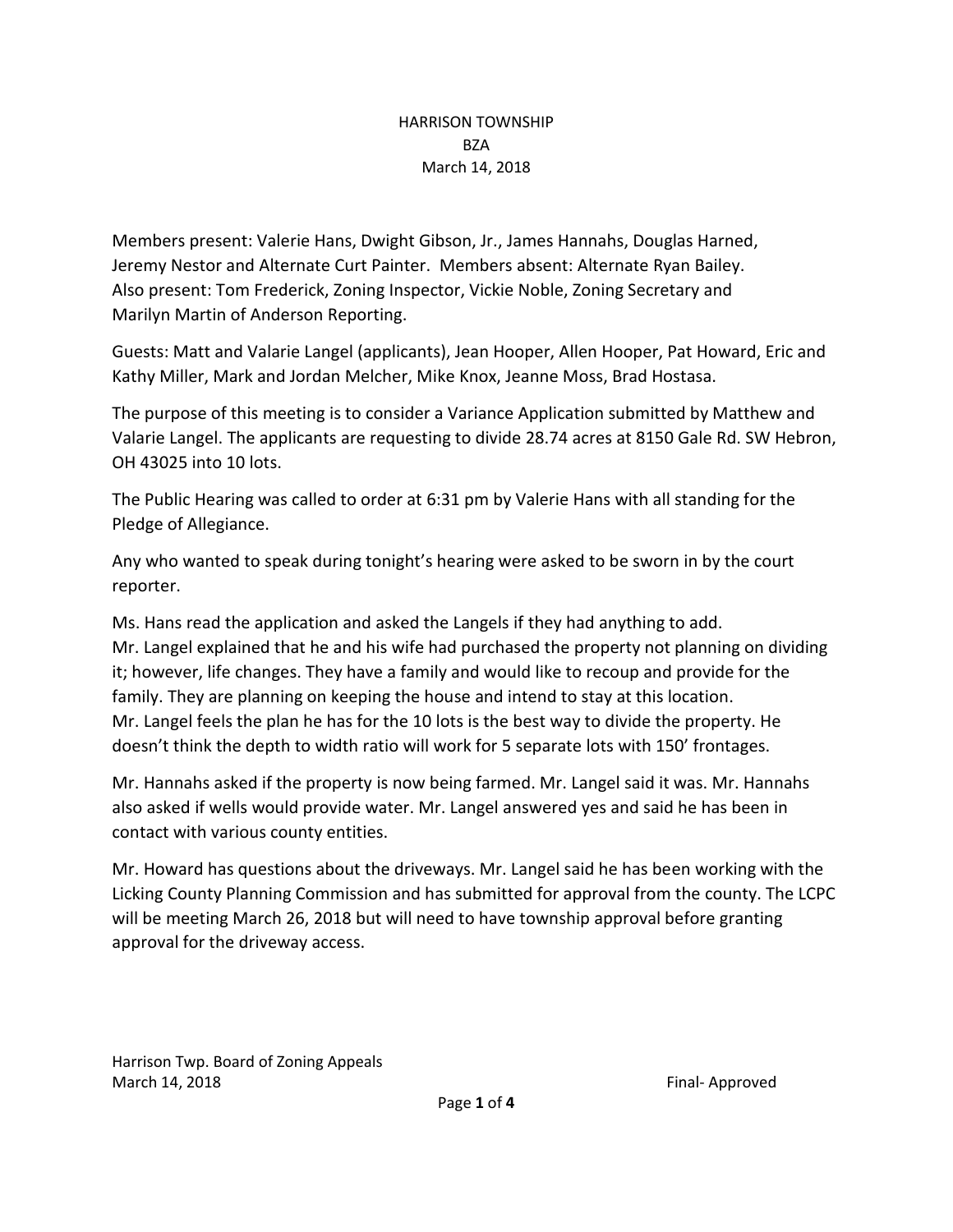## Mr. Frederick's Report:

#### *March 13, 2018*

*Harrison Township Zoning Inspector's report & recommendation for the variance request submitted by Matthew R. and Valarie R. Langel for 8150 Gale Rd. SW, Hebron, Ohio 43025. This 28.745 acre lot has 782.81ft. of road frontage and an average lot depth of 1097.5. Currently there is a single family dwelling and a pole barn located on the property. There are no other structures on the property.* 

\*\*\*\*\*\*\*\*\*\*\*\*\*\*\*\*\*\*\*\*\*\*\*\*\*\*\*\*\*\*\*\*\*\*\*\*\*\*\*\*\*\*\*\*\*\*\*\*\*\*\*\*\*\*\*\*\*\*\*\*\*\*\*\*\*\*\*\*\*\*\*\*\*\*\*\*\*

*The applicants are proposing to subdivide the 28.745 acre lot into ten (10) lots.* 

*Six (6) of the proposed lots would have 25 feet of road frontage. Four (4) of the proposed lots would have 150 feet of road frontage. All lots would be 2 + acres. The largest lot, 6.662 acres, would have the Langel's existing residence located on it.*

*The six (6) lots proposed to have 25 feet of road frontage would utilize two shared/ common driveways. The north lots would use the existing driveway that serves the Langel's residence. The other three 25 foot road frontage lots would use a "to be constructed" shared/common driveway on the south end of the Langel property*

*This recommendation will follow the requirements of the Harrison Township Zoning Resolution Article 4 – Section 4.12- #2 Area Variance. This Section states that the factors to be considered and weighed in determining whether a property owner seeking an area variance has encountered practical difficulties in the use of the property including; but not limited to:* 

## *a. whether the property in question will yield a reasonable return or whether there can be any beneficial use of the property without a variance.*

*The Langel property does have enough road frontage and acreage for more than one single family residence without the requested variance from the required 150 feet of road frontage.*

#### *b. whether the variance is substantial.*

*The property is zoned Agricultural (AG). The AG zoning district requires a minimum lot area of 45,000 square feet and lot width (road frontage) of 150 feet.* 

*There is a total of 10 lots being proposed on the 28+ acre property. Six (6) of those lots are proposed to have 25 feet of road frontage and four (4) lots would have 150 feet of road frontage.*

*This variance is substantial in the fact that it has 782 + feet of existing road frontage. Two previous variance requests for similar road frontage variances only had 212+ feet and 176+ feet of existing road frontage at the time they applied for the road frontage variance.* 

## *c. whether the essential character of the neighborhood would be substantially altered or whether adjoining properties would suffer a substantial detriment as a result of the variance.*

*I* do not believe the essential character of the neighborhood would be substantially altered or suffer a substantial *detriment.*

Harrison Twp. Board of Zoning Appeals March 14, 2018 **Final-** Approved **Final-** Approved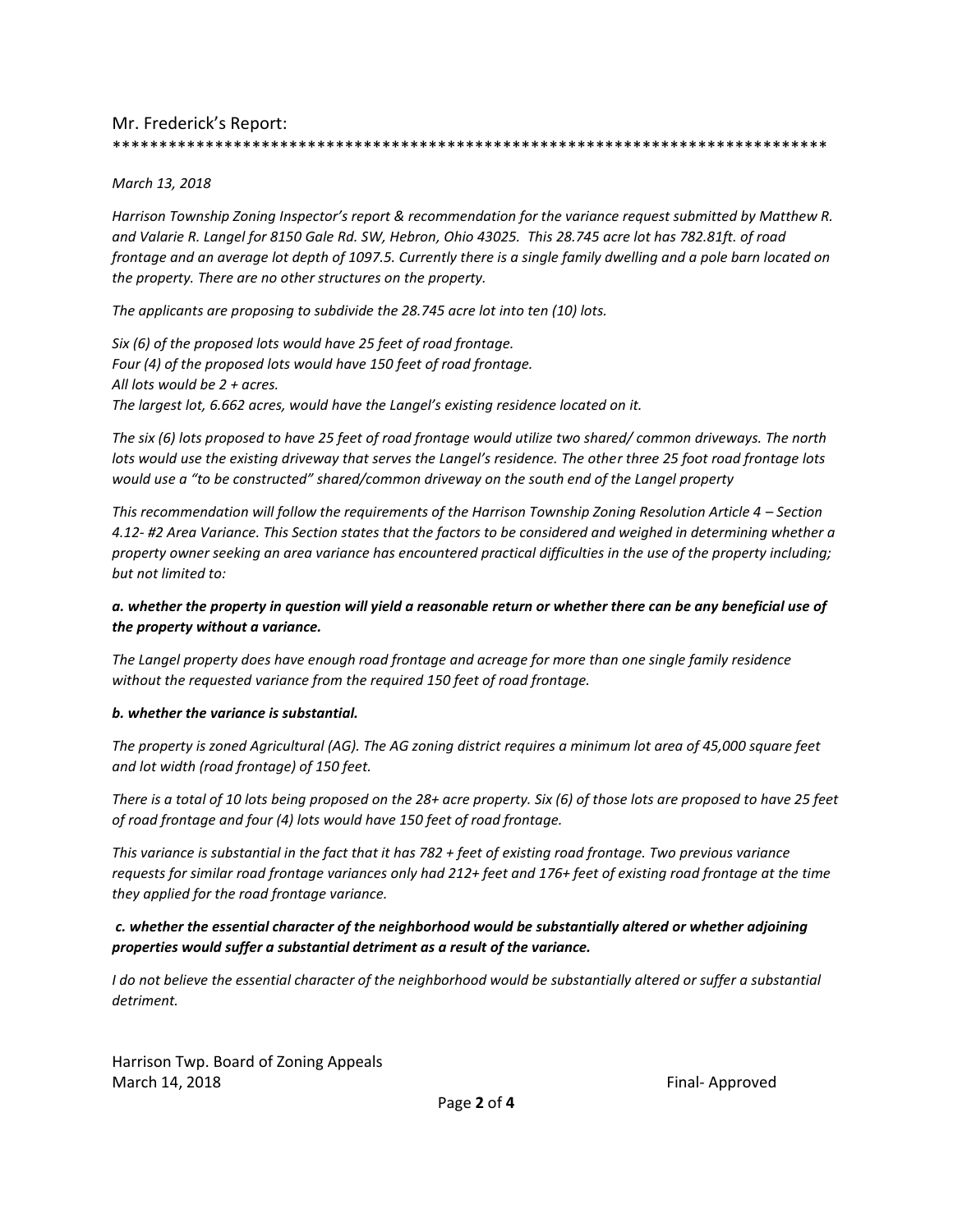## *d. whether the variance would adversely affect the delivery of governmental services (e.g. water, sewer, garbage, medical, fire, police).*

*If the proposed lots have specific house numbering located on each proposed lot I do not see this as an issue. The 6 lots utilizing the proposed shared driveway/common driveways should have a common address signage at Gale Rd. The West Licking Fire District has required specific standards for the driveway construction and/or upgrades to the existing driveway for their vehicles and addressing at the road frontage and on the individual lots.* 

#### *e. whether the property owner purchased the property with knowledge of the zoning restrictions.*

*The Langels have stated within their variance application that they have owned the property for nearly 5 years and generally understood the zoning restrictions upon purchase.* 

#### *f. whether the property owner's predicament feasibly can be prevented or corrected through some other method other than a variance.*

*The applicants could subdivide 5 lots with 150 feet of road frontage without the requested variance.* 

## *g. whether the spirit and intent behind the zoning requirement would be observed and substantial justice done by granting the variance.*

*The issue is the amount of road frontage for the proposed lots and the shared driveway being proposed to access the proposed lots. I am aware that there are other lots within Harrison Township that have multiple lots with a small amount of road frontage and use a shared/common driveway, but I believe most of these lots were subdivided before the current Township & County regulations.*

#### *Zoning Inspector's recommendation:*

*It would be my recommendation to deny the variance request as submitted.* 

*1.This recommendation is based on the fact that the Langel's property has 782.81 feet of road frontage. This is more than the previous variance applications from the required road frontage requests (212+ and 176+ of frontage).*

*2. The Langels can create 5 lots with 150 feet of road frontage without any variances.* 

*3. There are no physical constrains to the Langel's property related to the topography,* 

 *ravines and/or flood plains.* 

*Thomas D. Frederick*

*Harrison Township Zoning Inspector*

*\*\*\*\*\*\*\*\*\*\*\*\*\*\*\*\*\*\*\*\*\*\*\*\*\*\*\*\*\*\*\*\*\*\*\*\*\*\*\*\*\*\*\*\*\*\*\*\*\*\*\*\*\*\*\*\*\*\*\*\*\*\*\*\*\*\*\*\*\*\*\*\*\*\*\*\*\*\*\*\*\*\*\*\*\**

Ms. Hans asked if there were any addition questions or comments from the audience.

Being none, Ms. Hans asked for board comments.

Mr. Harned stated he is not in favor of flag lots.

Ms. Hans stated she is not in favor of flag lots. She also stated that shared driveways can create problems with neighboring property owners.

Harrison Twp. Board of Zoning Appeals March 14, 2018 **Final-** Approved **Final-** Approved